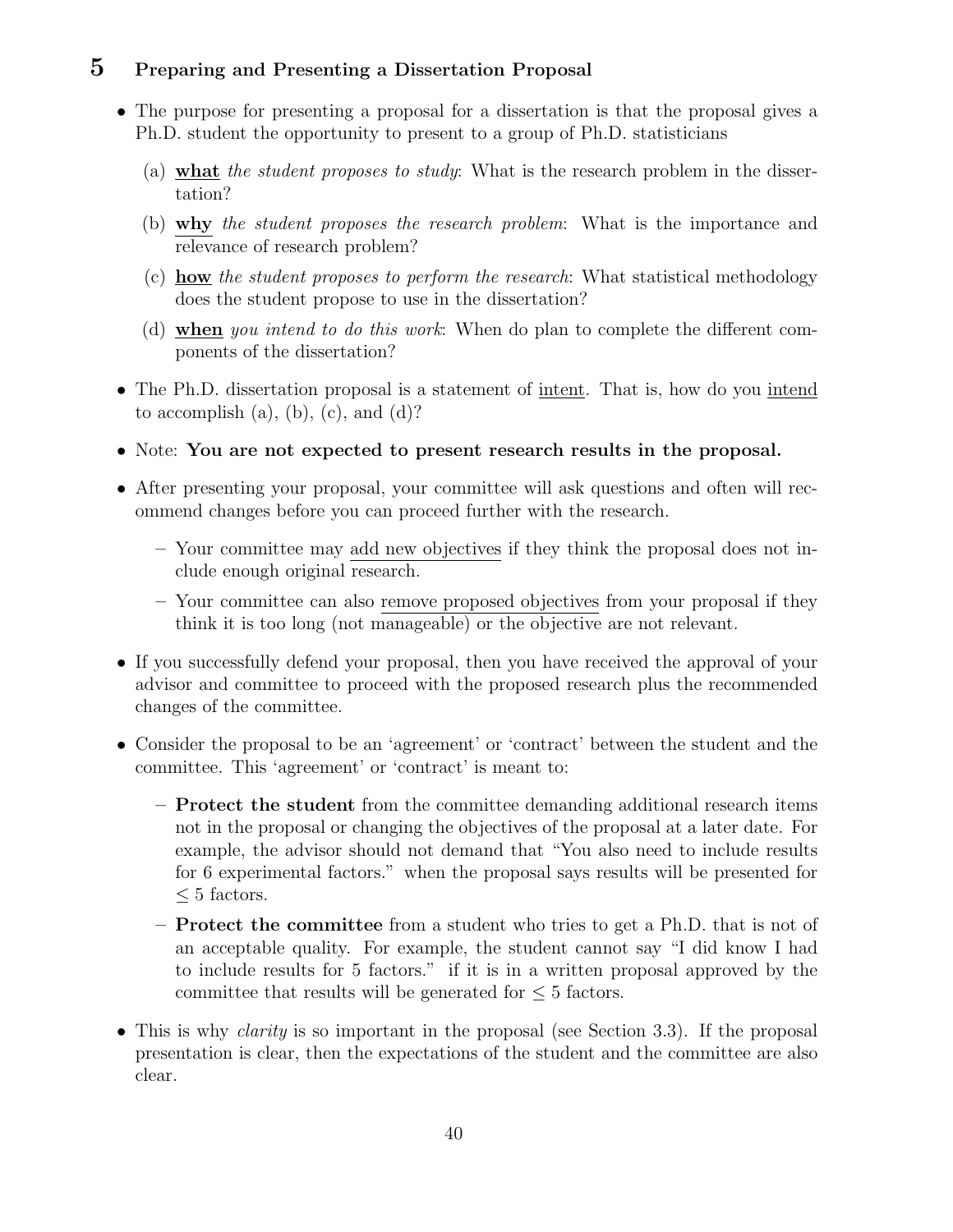- In a successful proposal, the Ph.D. student establishes the following:
	- The student is familiar with statistical literature related to the proposed research problem.
	- The student demonstrates a clear understanding of the proposed methodology to be used.
- In the written proposal and in the defense of your proposal, you want to convince your committee that you are capable of completing all of the necessary research tasks. This includes demonstrating statistical knowledge, technical skills, and the motivation needed to write and defend a dissertation.
- A good dissertation will have a good proposal. Here are two properties of a good proposal:
	- The research objectives are focused. You want to avoid a research problem that is too broad and cannot be clearly defined.
	- The proposed research is manageable with respect to time. I discussed time management in detail in Section 2.4 and Section 3.2. Remember that research usually takes longer than you originally thought.
- When your committee reviews your proposal, they are looking for evidence and reassurance that the dissertation will be a high quality document if all of the stated research objectives are successfully completed.
- The dissertation is a reflection of the quality of Ph.D. program in statistics at that university. Therefore, the committee wants to be sure that the reputation of the Ph.D. program is not hurt by a poor quality dissertation. The proposal is the first step to ensure the reputation of the Ph.D. program is maintained.
- Your committee, in general, will not let you graduate if you have not completed all of the objectives stated in the proposal. Thus, is you pass your proposal defense, your committee considers the completion of the objectives in the proposal as the minimum requirement for your graduation.
	- Because the proposal includes objectives and the scope of your research in detail, your committee will examine it to determine if you propose to do too little or do too much.
	- If you are unable to complete all of the stated objectives in the proposal, then your committee will not be happy (and possibly not pass you). Thus, do not include more objectives in the proposal than necessary.

### 5.1 The contents of the proposal.

• The format for a dissertation proposal varies across universities. Check with statistics faculty at your university to see if there exists a specific structure for the proposal.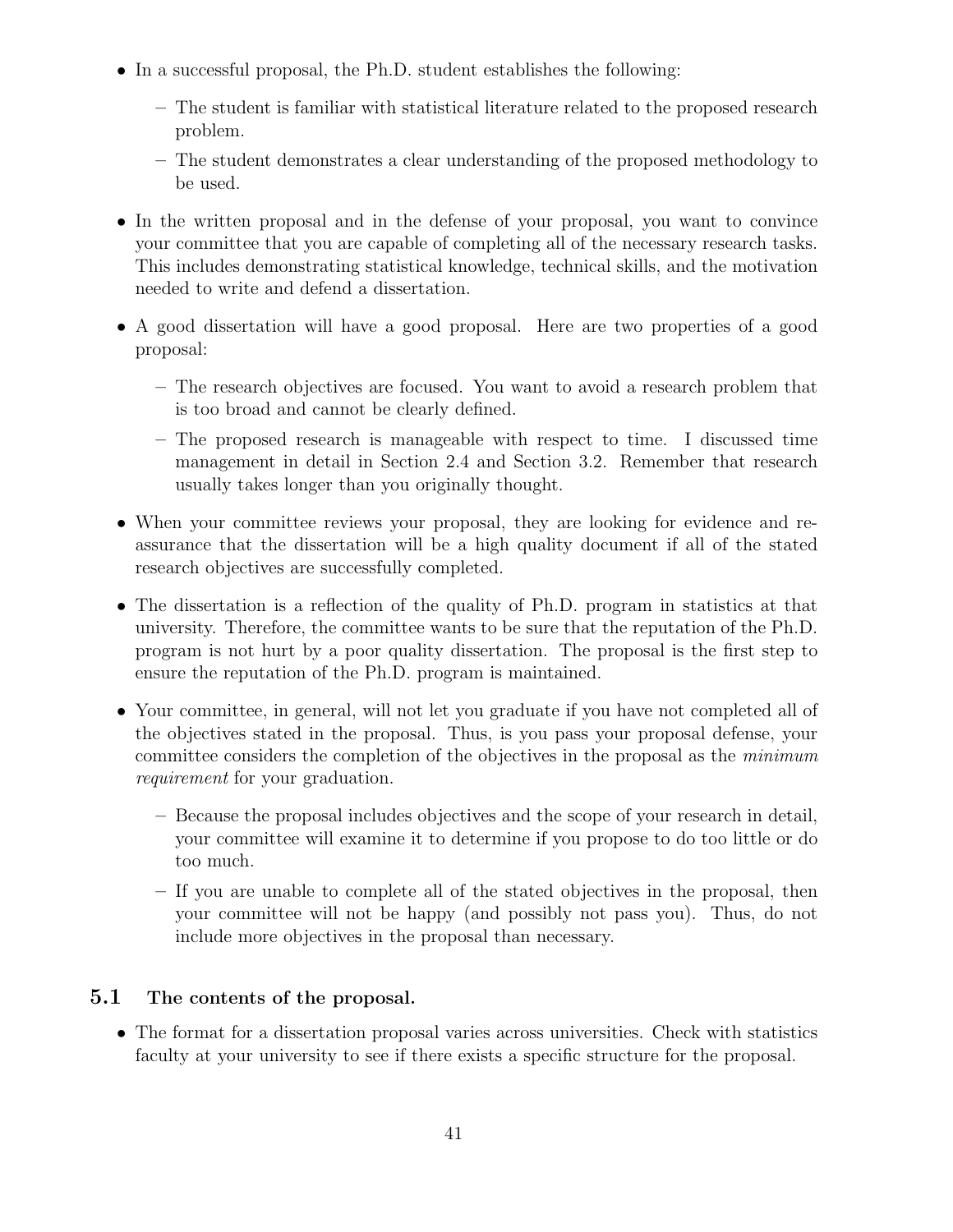- You should also ask for a copies of one or more recent proposals from Ph.D. students who have passed their proposal defense. These can serve as a guide when you have to prepare your proposal.
- Good proposals contain the following:
	- (a) Statement of the Research Problem and the Importance of the Research
	- (b) Statement of the Research Objectives
	- (c) Statement of the Research Scope
	- (d) Literature Review
	- (e) Statement of the Research Methodology
- Note again, you are not expected to present results in the proposal.
- I recommend that  $\frac{1}{2}$  to  $\frac{2}{3}$  of your proposal should be devoted to the statements of the research problem objectives, scope, and methodology [(a), (b), (c), and (e)]. The remainder should be the literature review [(d)].
- In general, the proposal will provide details to clarify any issues concerning what research and when you plan to do the research in terms of objectives, how you are going to do the research in terms of methodology, and why your research objectives are relevant and important in statistics.
- For more information on relevance and importance, read Section 3.1 and Section 3.3 again.
- Note: Almost everything in your proposal will also be included in your dissertation.
- You should not announce the proposal defense until your proposal is almost complete and your advisor says that it is acceptable.
- You should also schedule a practice presentation with your advisor to determine if it is too long or too short. You want to be sure you address  $(a)$ ,  $(b)$ ,  $(c)$ ,  $(d)$ , and  $(e)$  in the presentation. A practice presentation will help.

### My personal experiences

- I gave two practice presentations before I had my scheduled proposal presentation and defense. The first practice presentation was too long, so I revised it, and gave a practice presentation of the revision.
- At Montana State University, I require any Ph.D. student I am advising to give a practice presentation before the scheduled proposal defense.
- The practice presentation usually is one week before the scheduled proposal defense. This gives the student enough time to make changes and give a second practice presentation (like I did when I was a Ph.D. student).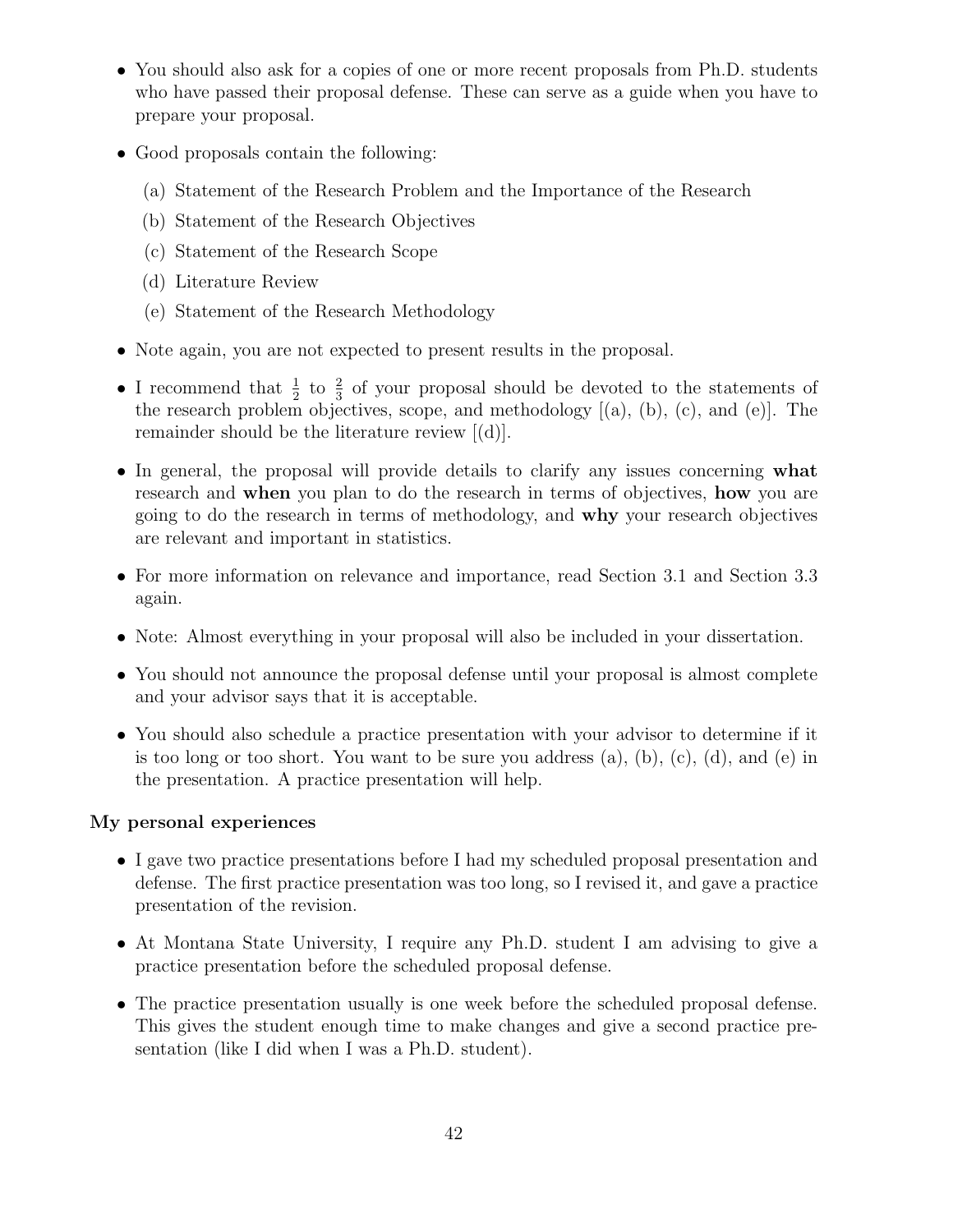- When you give your presentation, you should not be reading from a set of notes. You should also be able to give the presentation without a set of notes. Without notes, you are demonstrating to your committee that you have an indepth understanding of your proposed research.
- As an advisor, I do not want my Ph.D. student to appear unprepared and give an unprofessional presentation.

## 5.2 Describe how the research relates to published statistical research.

- A good proposal will have a thorough review of the statistical literature that is relevant to the proposed research problem. You want to know how your research fits into the history of previous and related publications.
- In your literature review, you are demonstrating to your committee how your research problem is related to the existing scholarly research. Therefore, you will need to understand the importance and relevance of published research from journals, textbooks, conference proceedings, and other professional publications in statistics.
- To 'understand the importance and relevance of published research' does not mean you can reproduce everything your read. For example, you are not expected to prove an important theorem you read, but should should be able to understand why the theorem is important and relevant.
- However, when you are writing the dissertation, you may need to reproduce results cited in your literature review.
- By reading your proposal and seeing your proposal presentation, your committee will assess how well you understand the statistical literature related to the research topic and how your research is connected to the literature you reviewed.
- In the literature review, you need to focus on the publications that are most relevant to your research and support the importance of it. The literature review is the focus of Chapter 6 of the notes.

### Recommendations:

- I recommend that you organize the literature into topics and subtopics. For example:
	- If you want to review the topic 'Space-filling experimental designs', you should create subtopics because 'Space-filling experimental designs' is too broad to summarize in a single section.
	- Subtopics include 'Latin hypercube designs (LHDs)', 'orthogonal arrays (OAs)', 'maximin distance designs', 'minimax distance designs', and 'uniform designs'.
	- You should then ask yourself, are these subtopics still too broad. If so, you can divide the subtopic further. For example, Latin hypercube designs (LHDs) can be divided into "orthogonal column LHDs', 'symmetric LHDs', and 'optimal LHDs'.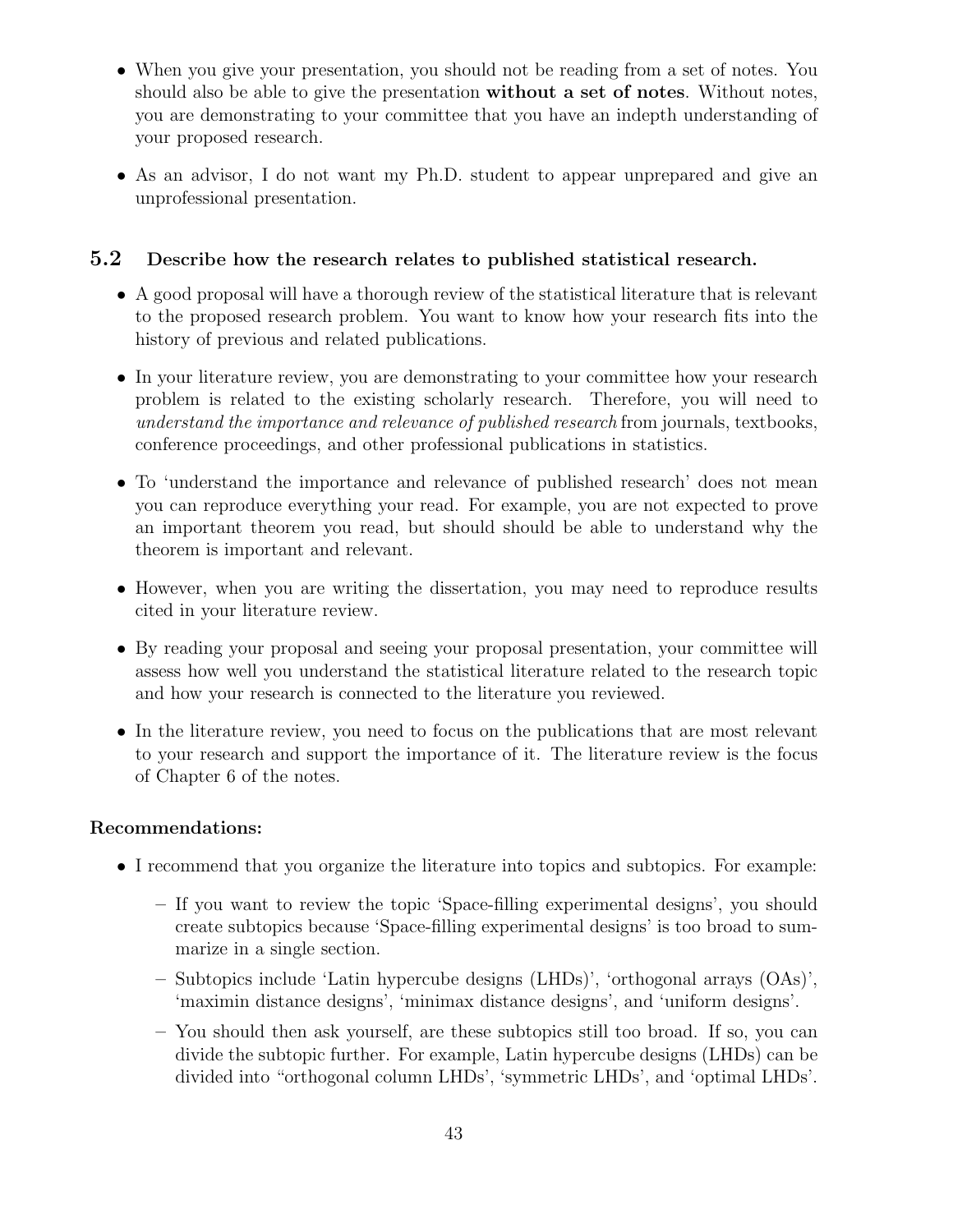- I also recommend that you give a simple example for many of the topics you review, and, when possible, use graphical methods in figures. It is much easier to understand a complex concept if an example is included.
- You should read proposals written by recent Ph.D. students who have passed the proposal defense at your university.

# 5.3 Justify the originality and relevance of the proposed research.

- In your proposal, you need to convince your committee that your research will make a significant contribution to statistical theory or methodology. Thus, you need to justify the originality and relevance of your proposed research.
- When describing the originality and relevance, you should clearly identify how your research problem "fills some gap of knowledge" in statistics. That is, you propose to solve an unsolved problem that will be of interest to other statisticians.
- Your committee members have to be convinced:
	- That your research objectives, research scope, research methodology, and literature review address a part of statistical theory and methodology should be studied.
	- That you have the skills and ability to produce results that use sound statistical methodology and theory.
	- That you can produce results will "withstand the scrutiny" (pass strict review) of other research statisticians when you submit the results in a paper for publication in a professional statistical journal.
	- That your research problem is at a Ph.D. level (and not at an MS degree level).
- A clear statement of objectives and scope will:
	- Explain the goals and research objectives of the study.
		- (What do you hope to find?)
	- Show the original contributions of your study by explaining how your research questions or approach are different from previous research.
		- (What will you add to the field of knowledge?)
	- Provide a more detailed account of the points summarized in the introduction.
	- Include a rationale for the study. (Why should we study this?)
- In Section 3.1 for examples of originality and relevance.

# 5.4 Show that you are prepared to complete the research.

• In your proposal and proposal defense, you want to convince your committee members, that you are academically prepared to complete the research. This includes: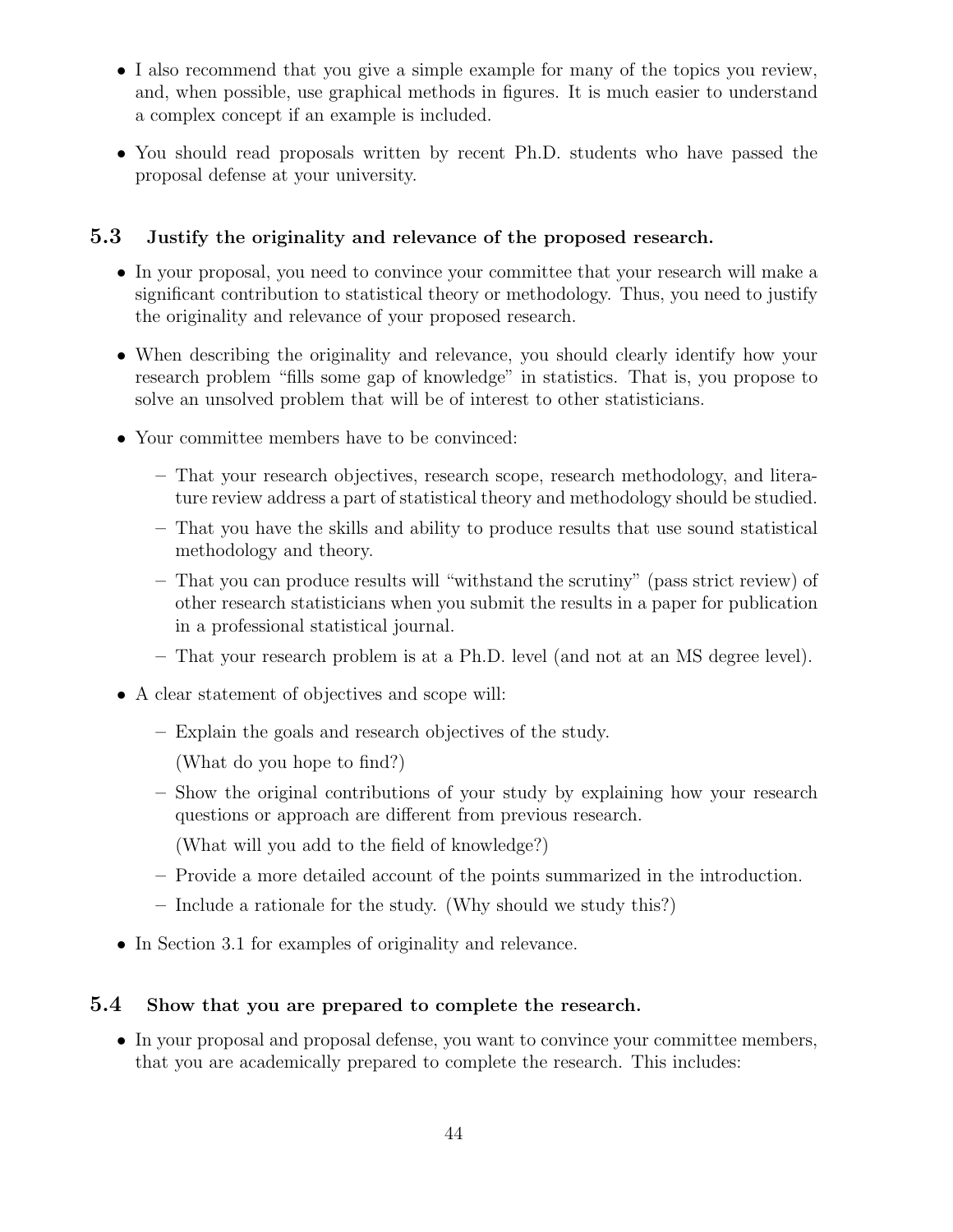- Acquiring knowledge and comprehension of important material from the courses in your Ph.D. program of study.
- Having computing skills (such as R and Matlab) needed to perform the research, or convincing your committee that you can develop those skills quickly.
- Describing the methods you propose for collecting data, analyzing data, running computer simulations, ...
- Convincing your committee that these methods are appropriate for your proposed research.
- Note: You can have an original and relevant research problem, but you must also have sufficient technical "competence" to do what is required. Technical "incompetence" can prevent or ruin well-planned research problems.
- Here are several questions your committee will consider:
	- Does the student understand the statistical material in the literature review?
	- Does the student understand the proposed methodology?
	- Does the student have the technical skills required for the research?
	- Is the student knowledgable with respect to any data collection techniques (such as experimental data, survey sampling data, computer simulated data) that are required in the research?
	- Can the student show that the proposed data collection techniques propose are appropriate for the research?
	- Does the student know how to interpret and make sense of the type of data that will be collected?
- You need to provide the committee members with a well-written proposal with enough time to thoroughly read it before the proposal defense.
- Be sure the written proposal is clear and avoid the writing style problems and mistakes reviewed in Section 3.4. For example, use consistent notation throughout the proposal.
- During the proposal defense, be prepared to answer questions from your committee without any help from your advisor.

# My personal experiences

Here are problems with proposals that I observed as an advisor and committee member:

- The Ph.D. student was unable to clearly state how the proposed research was related to the literature review.
- The literature review has too many 'general' references (such as textbooks) and not enough 'specialized' references (such as journal articles). See Section 2.2 for comments on 'general' and 'specialized' references.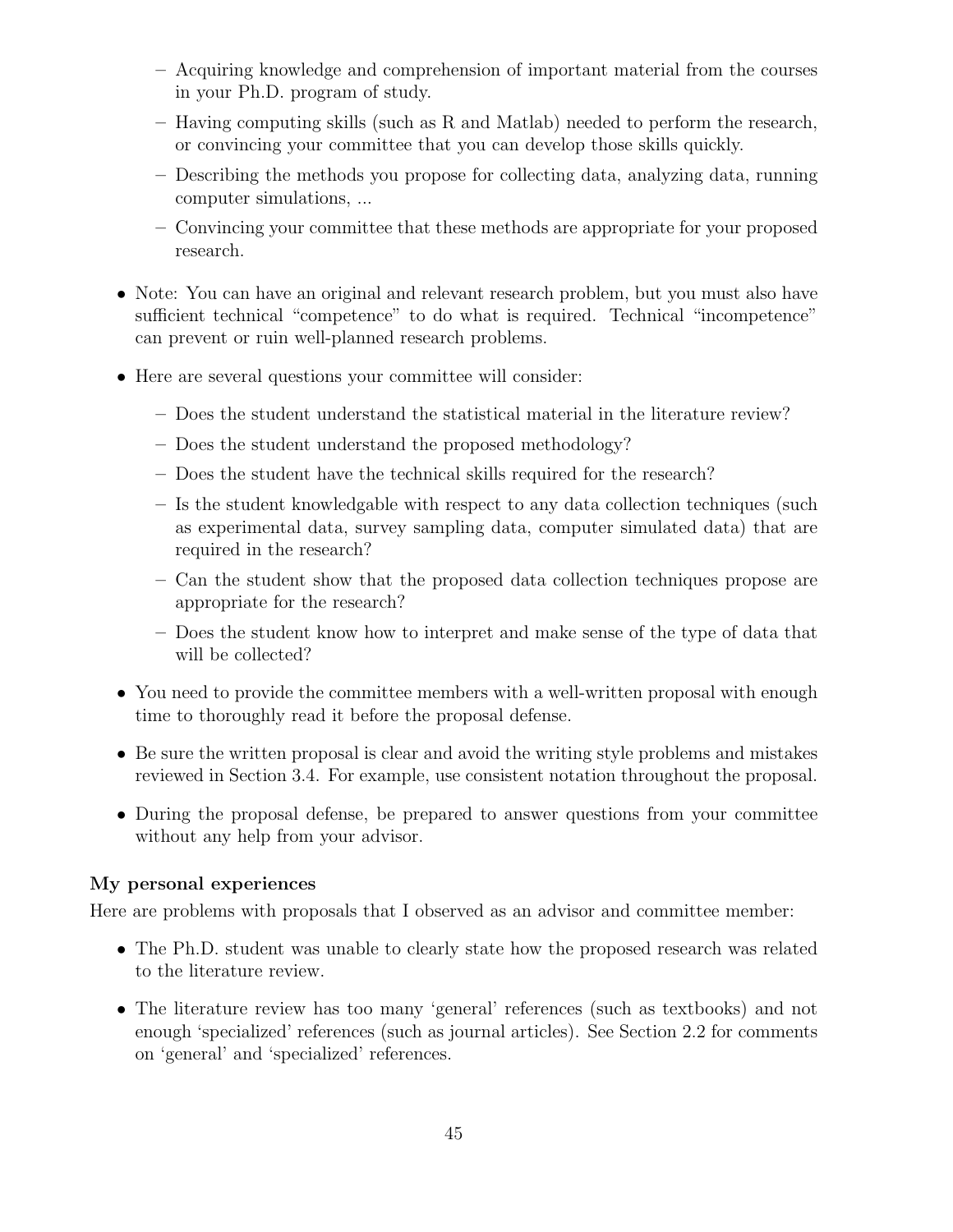- The proposal presentation was very poor because the student did not practice the proposal presentation enough times before the proposal defense.
- The notation used by the student was inconsistent.
- There were not enough examples in the literature review.
- The student did not truly understand the scope of the computing skills required to perform the research.

## 5.5 Recommendations

- Before you begin to write the proposal, I strongly recommend that you **prepare an** outline of the dissertation. This will help with preparing the proposal.
- As a Ph.D. advisor, I require this from my students. Here is an example of an outline.

# Outline of Dissertation:

## Applications of Number-Theoretic Methods in the Generation of Designed Experiments

### Literature Review

- Definition and goals of Response Surface Methodology (RSM)?
- Who uses RSM? Why do they use RSM?
- Common approximating models (first-order, interaction, and second-order models)
- Mixture experiments and the Scheffe mixture models.
- A review of response surface designs.
	- $-$  Two-level designs to fit the first-order and interaction RS models  $(2<sup>k</sup>$  factorial designs,  $2^{k-p}$  fractional factorial designs, Plackett-Burman designs).
	- Common RS designs used to fit the second-order RS model (CCDs, BBDs).
	- Discuss the use of computer algorithms and design optimality criteria (D, G, A, and IV optimal design criteria) to generate efficient RS designs of any design size.
	- Provide a review of mixture experiments (simplex lattice, simplex centroid, and extreme vertices designs).
	- Provide a review of space-filling designs (including why researchers are interested in using them). In this section should provide more details because it is directly related to your research.
		- ∗ Define minimax and maximin designs. Provide an example of each.
		- ∗ Define an orthogonal arrays (OA). Provide a couple of examples.
		- ∗ Define Latin hypercube (LH) designs.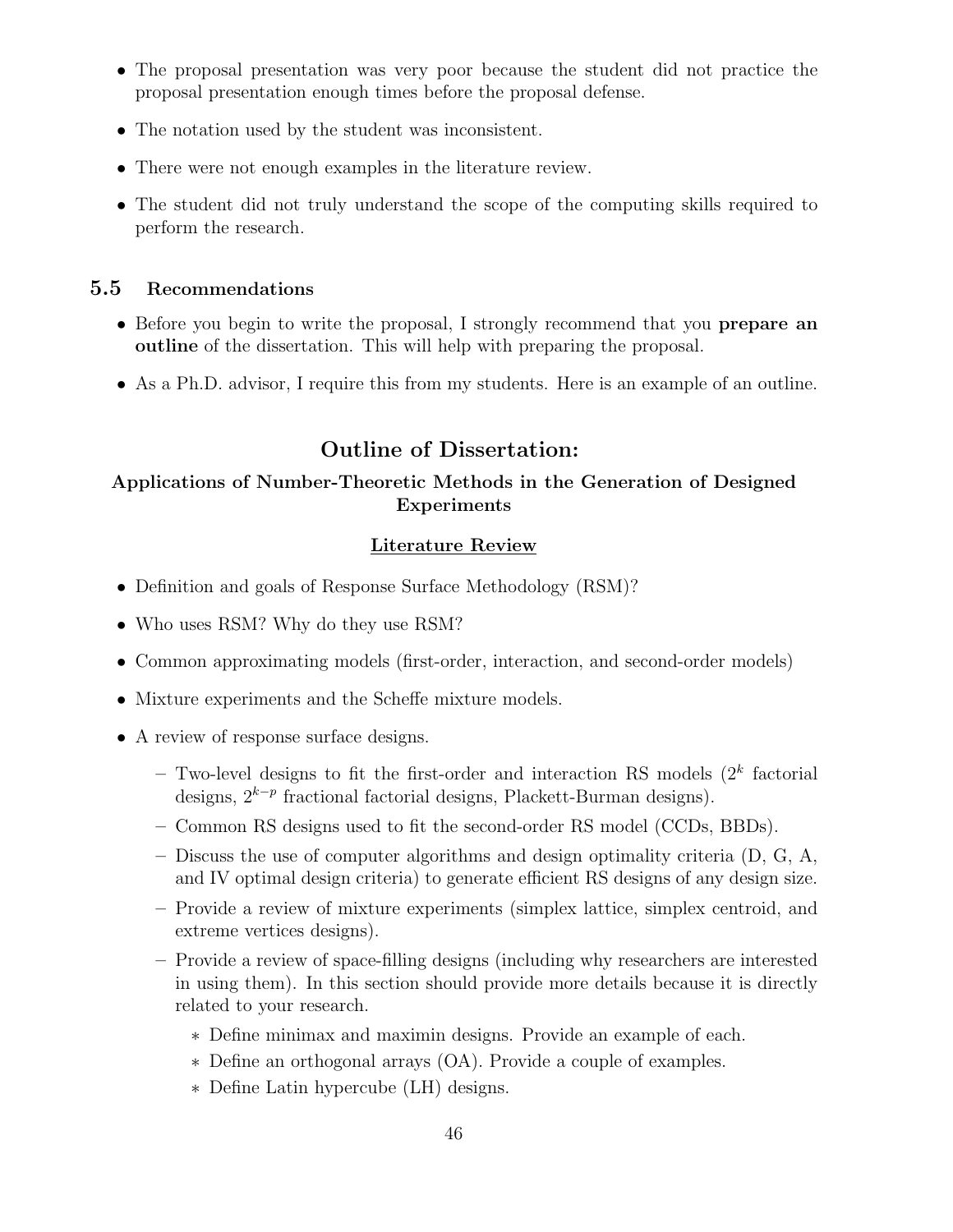- Review number-theoretic (NT) methods for generating designs, and give two examples for each method.
	- ∗ Review the lattice-point (LP) method.
	- ∗ Powers modulo a prime methods (PMP) when N is prime.
	- ∗ Square-root sequence method (SRS).
	- ∗ Powers of the (s+1)st root method (PR).
	- ∗ Cyclotomic field method (CF).
	- ∗ Halton set method (H1) and Hammersly set method (H2).
- Mean square error rep-point method (RP).
- Review design evaluation criteria.
	- ∗ F\* discrepancy.
	- ∗ Root mean-squared distance (RMSD).
	- ∗ Average distance (AD).
	- ∗ Maximum distance (MD).

## Relevance, Originality, and Objectives

Discuss that very little research has been conducted on the use of NT-methods (originality). The primary objectives will be to:

- 1. Develop algorithms for generating space-filling designs for each of the NT-methods when the experimental design space is
	- The  $k$ -dimensional cube
	- The k-dimensional sphere. This includes a discussion of the subset method and the transformation method.
	- The  $(q-1)$ -dimensional simplex. This includes a discussion of the transformation method of the points from designs in the  $(q-1)$ -dimensional cube into the  $(q-1)$ dimensional (q-component) simplex.
	- A subspace of the q-dimensional simplex which is defined by upper or lower bound constraints on each of the mixture components.
- 2. Apply the algorithms to generate new designs, and evaluate the RMSD AD, and MD criteria for each design (originality and relevance).
- 3. Create a catalog of the best designs for each distance criteria across a range of design sizes and number of design factors (relevance).
- 4. Prove that the distance criteria are invariant to rotations in the sphere (originality and relevance).
- 5. Determine the conditions (if any) when the distance criteria are invariant to rotations in the cube or the simplex (originality and relevance).
- 6. Make recommendations such as designs that are robust across all three criteria (relevance).